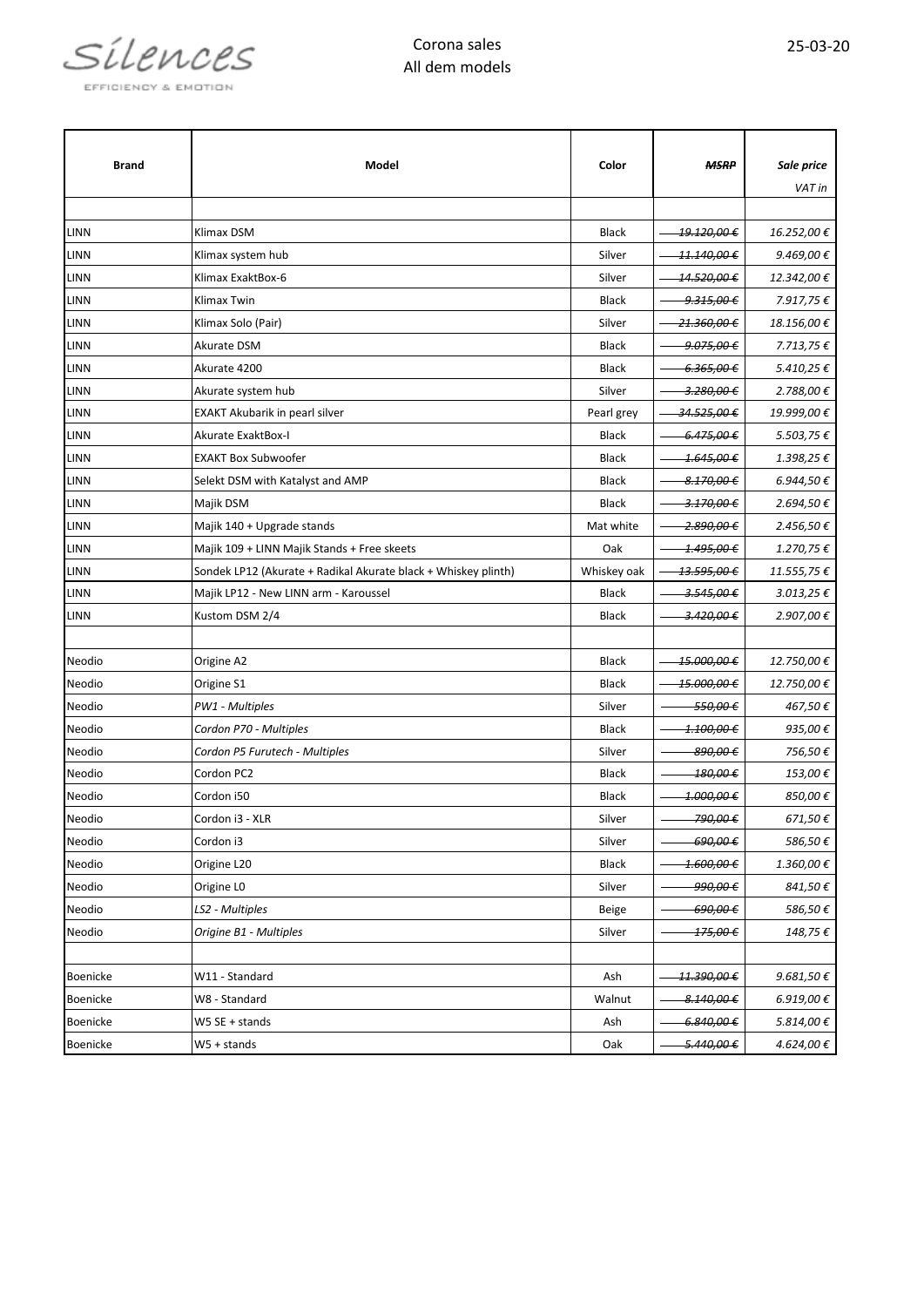

| <b>Brand</b> | Model                                             | Color        | <b>MSRP</b>           | Sale price          |
|--------------|---------------------------------------------------|--------------|-----------------------|---------------------|
|              |                                                   |              |                       | VAT in              |
|              |                                                   |              |                       |                     |
| Atohm        | Furtive 1.1 (Pair)                                | White        | 825,00€               | 701,25€             |
| Atohm        | ZEF Max 33m                                       | White        | 1.485,00€             | 1.262,25 €          |
| Atohm        | ZEF Speaker - 33m                                 | White        | 990,00€               | 841,50€             |
| Atohm        | ZEF Mini - 100m                                   | White        | 4.500,00 €            | 1.275,00€           |
| Atohm        | WT-STU - Multiples                                | Silver       | 45,00€                | 12,75€              |
|              |                                                   |              |                       |                     |
| LEEDH        | E2 - Multiples                                    | <b>Black</b> | 46.000,00€            | 9.999,00 €          |
| LEEDH        | С                                                 | <b>Black</b> | <del>9.000,00 €</del> | 4.900,00€           |
|              |                                                   |              |                       |                     |
| Parasound    | Zonemaster 650                                    | <b>Black</b> | $-1.699,00€$          | $1.444,15 \notin$   |
| Parasound    | Zamp v3                                           | <b>Black</b> | 549,00 €              | 466,65€             |
|              |                                                   |              |                       |                     |
| Sonance      | AS68RS - Architectural series - Pair              | White        | 4.578,00€             | 1.341,30€           |
| Sonance      | VP86 Round - Pair                                 | White        | 4.659,00€             | $1.410,15 \in$      |
| Sonance      | VP66LCR - Single                                  | White        | 879,00€               | 747,15€             |
|              |                                                   |              |                       |                     |
| Goldmund     | Mimesis 30 (Second hand)                          | Silver       | 46.000,00€            | 3.990,00€           |
| Goldmund     | Lineal S/PDIF - 1m                                | <b>Black</b> | 980,00 €              | 299,00€             |
| Goldmund     | Lineal S/PDIF - 2m                                | <b>Black</b> | 4.250,00€             | 399,00€             |
| Goldmund     | Lineal Interconnect - 1m                          | <b>Black</b> | 4.900,00 €            | 799,00€             |
| Goldmund     | Powercord - 2,5m                                  | <b>Black</b> | -730,00 €             | 399,00 €            |
|              |                                                   |              |                       |                     |
| Kef          | R2C - New R series central/LCR speaker - Unopened | <b>Black</b> | 4.000,00 €            | 850,00€             |
| Kef          | LS50 - Multiples                                  | Black        | 899,00 €              | 764,15€             |
| Kef          | LSX - Multiples - Green/Grey/Red                  |              | 4.200,00€             | 1.020,00€           |
| Kef          | KEF LS50 Feet                                     | <b>Black</b> | 459,00 €              | 390,15€             |
| Kef          | <b>KEF LSX Feet</b>                               | <b>Black</b> | 349,00€               | 296,65€             |
| Kef          | E301 - EGG                                        | White        | 400,00€               | 340,00€             |
| Kef          | Ci160 QR - Pair                                   | White        | 600,00€               | $510,00 \ \epsilon$ |
| Kef          | Ci160 TR (Small depth) - Single                   | White        | 325,00€               | 276,25€             |
| Kef          | Ci130 QR - Single                                 | White        | 240,00 €              | 204,00€             |
| Kef          | CiFDT - Motorised dipole surround speakers - Pair | White        | 799,00€               | $679{,}15 \in$      |
| Kef          | Ventura 5 - Pair                                  | White        | 400,00€               | 340,00€             |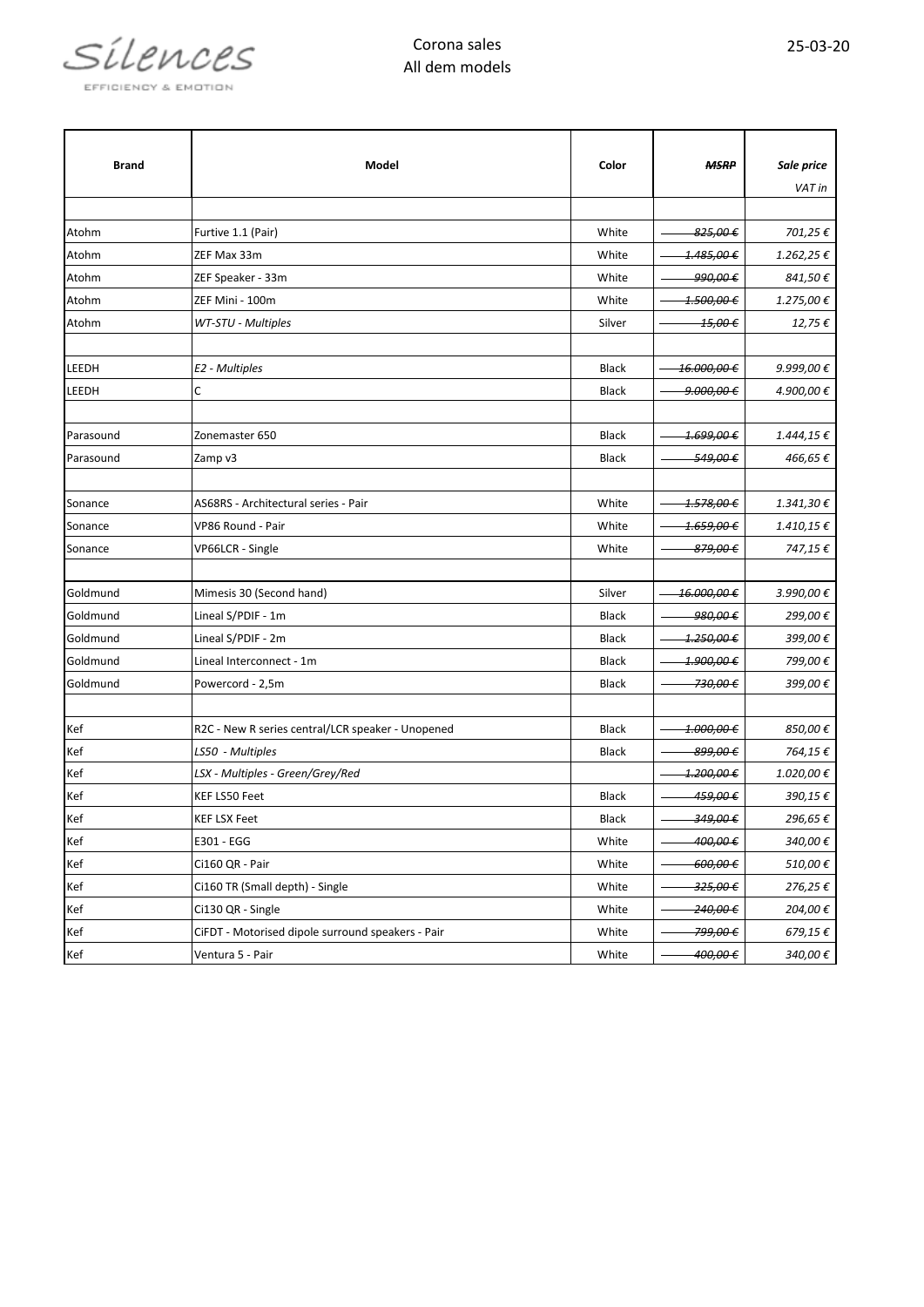

| Black/Gold<br>3.850,00 €<br>Synergistic research<br>Gallileo Ethernet - 2m<br>Synergistic research<br>Atmo. X Ethernet - 1m - Multiples<br>Black<br>625,00 €<br>Synergistic research<br>Atmo. X Ethernet - 1,5m - Multiples<br>Black<br>-725,00 €<br>Synergistic research<br>Atmo. X Ethernet - 2m - Multiples<br>Black<br><del>825,00 €</del><br>Synergistic research<br>Atmo. X Ethernet - 3m - Multiples<br><b>Black</b><br><del>1.025,00 €</del><br>Foundation XLR - 1m<br>White<br>Synergistic research<br>675,00 €<br>3.200,00 €<br>Synergistic research<br>Active ground block SE<br>Black<br>Ground block<br>Black<br>570,00 €<br>Synergistic research<br>HD Ground Schucko 3m<br>430,00 €<br>Synergistic research<br><b>Black</b><br>Synergistic research<br><b>HD Ground Spade - Multiples</b><br>Black<br>430,00 € | Sale price<br>VAT in |
|-------------------------------------------------------------------------------------------------------------------------------------------------------------------------------------------------------------------------------------------------------------------------------------------------------------------------------------------------------------------------------------------------------------------------------------------------------------------------------------------------------------------------------------------------------------------------------------------------------------------------------------------------------------------------------------------------------------------------------------------------------------------------------------------------------------------------------|----------------------|
|                                                                                                                                                                                                                                                                                                                                                                                                                                                                                                                                                                                                                                                                                                                                                                                                                               |                      |
|                                                                                                                                                                                                                                                                                                                                                                                                                                                                                                                                                                                                                                                                                                                                                                                                                               | 3.272,50 €           |
|                                                                                                                                                                                                                                                                                                                                                                                                                                                                                                                                                                                                                                                                                                                                                                                                                               | 531,25 €             |
|                                                                                                                                                                                                                                                                                                                                                                                                                                                                                                                                                                                                                                                                                                                                                                                                                               | 616,25€              |
|                                                                                                                                                                                                                                                                                                                                                                                                                                                                                                                                                                                                                                                                                                                                                                                                                               | 701,25 €             |
|                                                                                                                                                                                                                                                                                                                                                                                                                                                                                                                                                                                                                                                                                                                                                                                                                               | 871,25€              |
|                                                                                                                                                                                                                                                                                                                                                                                                                                                                                                                                                                                                                                                                                                                                                                                                                               | 573,75 €             |
|                                                                                                                                                                                                                                                                                                                                                                                                                                                                                                                                                                                                                                                                                                                                                                                                                               | 2.720,00€            |
|                                                                                                                                                                                                                                                                                                                                                                                                                                                                                                                                                                                                                                                                                                                                                                                                                               | 484,50 €             |
|                                                                                                                                                                                                                                                                                                                                                                                                                                                                                                                                                                                                                                                                                                                                                                                                                               | 365,50 €             |
|                                                                                                                                                                                                                                                                                                                                                                                                                                                                                                                                                                                                                                                                                                                                                                                                                               | 365,50 €             |
| HD Ground RJ45<br>Synergistic research<br>Black<br>430,00 €                                                                                                                                                                                                                                                                                                                                                                                                                                                                                                                                                                                                                                                                                                                                                                   | 365,50 €             |
| Synergistic research<br><b>HD Ground USB</b><br>430,00 €<br>Black                                                                                                                                                                                                                                                                                                                                                                                                                                                                                                                                                                                                                                                                                                                                                             | 365,50€              |
| Synergistic research<br>MIG<br>Silver<br>200,00 €                                                                                                                                                                                                                                                                                                                                                                                                                                                                                                                                                                                                                                                                                                                                                                             | 170,00 €             |
| Wireworld<br>Blue<br>360,00€<br>Electra powercord 2m - Multiples                                                                                                                                                                                                                                                                                                                                                                                                                                                                                                                                                                                                                                                                                                                                                              | 306,00€              |
| Wireworld<br>Aurora powercord 2m - Multiples<br>Mauve<br>210,00 €                                                                                                                                                                                                                                                                                                                                                                                                                                                                                                                                                                                                                                                                                                                                                             | 178,50 €             |
| Wireworld<br>Aurora powercord 1,5m - Multiples<br>Mauve<br>479,00 €                                                                                                                                                                                                                                                                                                                                                                                                                                                                                                                                                                                                                                                                                                                                                           | 152,15€              |
| Wireworld<br>Aurora powercord 1m - Multiples<br>Mauve<br>-147,00 €                                                                                                                                                                                                                                                                                                                                                                                                                                                                                                                                                                                                                                                                                                                                                            | 124,95€              |
| Wireworld<br>Stratus powercord 2m - Multiples<br>427,00 €<br>Brown                                                                                                                                                                                                                                                                                                                                                                                                                                                                                                                                                                                                                                                                                                                                                            | 107,95€              |
| Wireworld<br>Starlight 2020 Ethernet 1,5m - Multiples<br>Red<br><del>251,00 €</del>                                                                                                                                                                                                                                                                                                                                                                                                                                                                                                                                                                                                                                                                                                                                           | 213,35 €             |
| Wireworld<br>Starlight 2020 Ethernet 1m - Multiples<br>Red<br>220,00 €                                                                                                                                                                                                                                                                                                                                                                                                                                                                                                                                                                                                                                                                                                                                                        | 187,00€              |
| Wireworld<br>Chroma 2020 Ethernet 1m - Multiples<br>Yellow<br>-89,00 €                                                                                                                                                                                                                                                                                                                                                                                                                                                                                                                                                                                                                                                                                                                                                        | 75,65 €              |
| Wireworld<br>Matrix rackmount - Multiples<br>Black<br>129,00 €                                                                                                                                                                                                                                                                                                                                                                                                                                                                                                                                                                                                                                                                                                                                                                | 109,65 €             |
| <b>SCP</b><br>SCP 995OAC-10M LSZH - Optical HDMI 10m<br><b>Black</b><br><del>314,29 €</del>                                                                                                                                                                                                                                                                                                                                                                                                                                                                                                                                                                                                                                                                                                                                   | 267,14€              |
| <b>SCP</b><br>348,89€<br>SCP 995OAC-15M LSZH - Optical HDMI 15m<br>Black                                                                                                                                                                                                                                                                                                                                                                                                                                                                                                                                                                                                                                                                                                                                                      | 296,56 €             |
|                                                                                                                                                                                                                                                                                                                                                                                                                                                                                                                                                                                                                                                                                                                                                                                                                               |                      |
| 349,00€<br>Bluesound<br>Flex 2i<br><b>Black</b>                                                                                                                                                                                                                                                                                                                                                                                                                                                                                                                                                                                                                                                                                                                                                                               | 296,65€              |
| Bluesound<br>549,00€<br>Node2i - Multiples<br>Black/White                                                                                                                                                                                                                                                                                                                                                                                                                                                                                                                                                                                                                                                                                                                                                                     | 466,65€              |
| Bluesound<br>Powernode 2i - HDMI<br>White<br>899,00€                                                                                                                                                                                                                                                                                                                                                                                                                                                                                                                                                                                                                                                                                                                                                                          | 764,15€              |
| Bluesound<br>Black/White<br>599,00 €<br>Pulse 2 Mini - Multiples                                                                                                                                                                                                                                                                                                                                                                                                                                                                                                                                                                                                                                                                                                                                                              | 509,15€              |
| 899,00€<br>Bluesound<br>Pulse <sub>2</sub><br><b>Black</b>                                                                                                                                                                                                                                                                                                                                                                                                                                                                                                                                                                                                                                                                                                                                                                    | 764,15€              |
| Bluesound<br>WM100 - Bracket<br>419,00€<br>Black                                                                                                                                                                                                                                                                                                                                                                                                                                                                                                                                                                                                                                                                                                                                                                              | $101,15 \in$         |
| 399,00€<br>Jorma design<br>Power - 1m power cable<br>Dark brown                                                                                                                                                                                                                                                                                                                                                                                                                                                                                                                                                                                                                                                                                                                                                               | 199,00€              |
| Jorma design<br>S/PDIF Cable - BNC-BNC - 1m<br>690,00 €<br>Black                                                                                                                                                                                                                                                                                                                                                                                                                                                                                                                                                                                                                                                                                                                                                              | 586,50 €             |
| S/PDIF Cable - RCA-RCA - 1m<br>690,00 €<br>Jorma design<br>Black                                                                                                                                                                                                                                                                                                                                                                                                                                                                                                                                                                                                                                                                                                                                                              | 586,50€              |
| Absolue creation<br>IN-TIM - S/PDIF - RCA/RCA - 1m<br>755,00€<br>Black                                                                                                                                                                                                                                                                                                                                                                                                                                                                                                                                                                                                                                                                                                                                                        | 380,00€              |
| EVO3 Premier - 1,5m power cable - Multiples<br>129,00 €<br>Isotek<br>Blue                                                                                                                                                                                                                                                                                                                                                                                                                                                                                                                                                                                                                                                                                                                                                     | 65,00€               |
| EVO3 Sirius power block<br>629,00€<br>Isotek<br>Black                                                                                                                                                                                                                                                                                                                                                                                                                                                                                                                                                                                                                                                                                                                                                                         | 299,00€              |